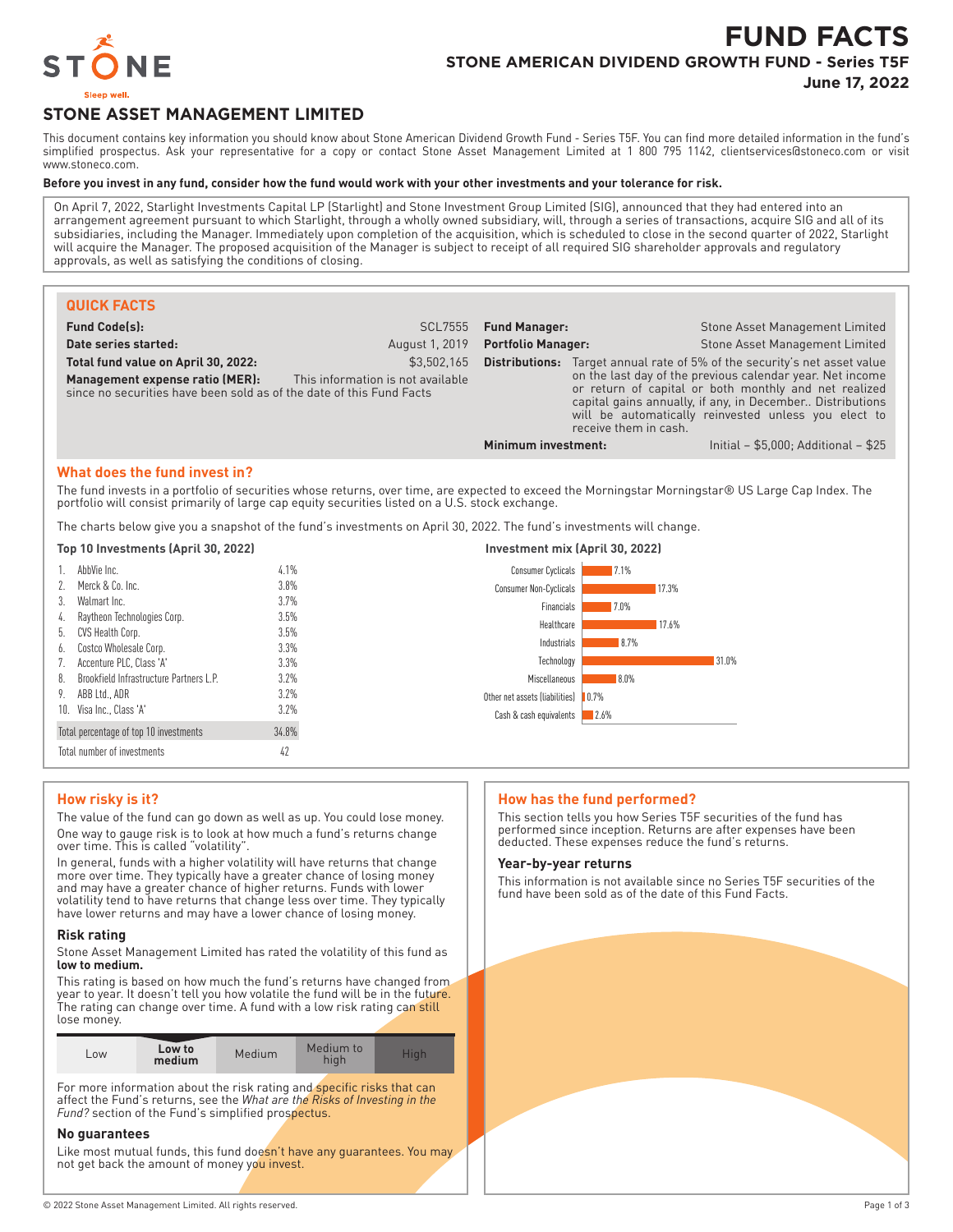

#### **Best and worst 3-month returns**

This information is not available since no Series T5F securities of the fund have been sold as of the date of this Fund Facts.

#### **Average return**

This information is not available since no Series T5F securities of the fund have been sold as of the date of this Fund Facts.

#### **Who is this fund for?**

#### **This fund is suitable for investors:**

- have medium to long term investment goals
- are an investor who seeks exposure to U.S. equities
- are willing to accept a low to medium level of risk.

#### **A word about tax**

In general, you'll have to pay income tax on any money you make on a fund. How much you pay depends on the tax laws where you live and whether or not you hold the fund in a registered plan such as a Registered Retirement Savings Plan or a Tax-Free Savings Account.

Keep in mind that if you hold your fund in a non-registered account, fund distributions are included in your taxable income, whether you get them in cash or have them reinvested.

#### **How much does it cost?**

The following tables show the fees and expenses you could pay to buy, own and sell Series T5F securities of the fund.

The fees and expenses – including any commissions – can vary among series of a fund and among funds. Higher commissions can influence representatives to recommend one investment over another. Ask about other funds and investments that may be suitable for you at a lower cost.

#### **1. Sales charges**

When you purchase Series T5F securities of the fund, you do not pay a sales charge. Instead, you may be required to pay your representative's firm a negotiated fee for investment advice and other services that it provides to you.